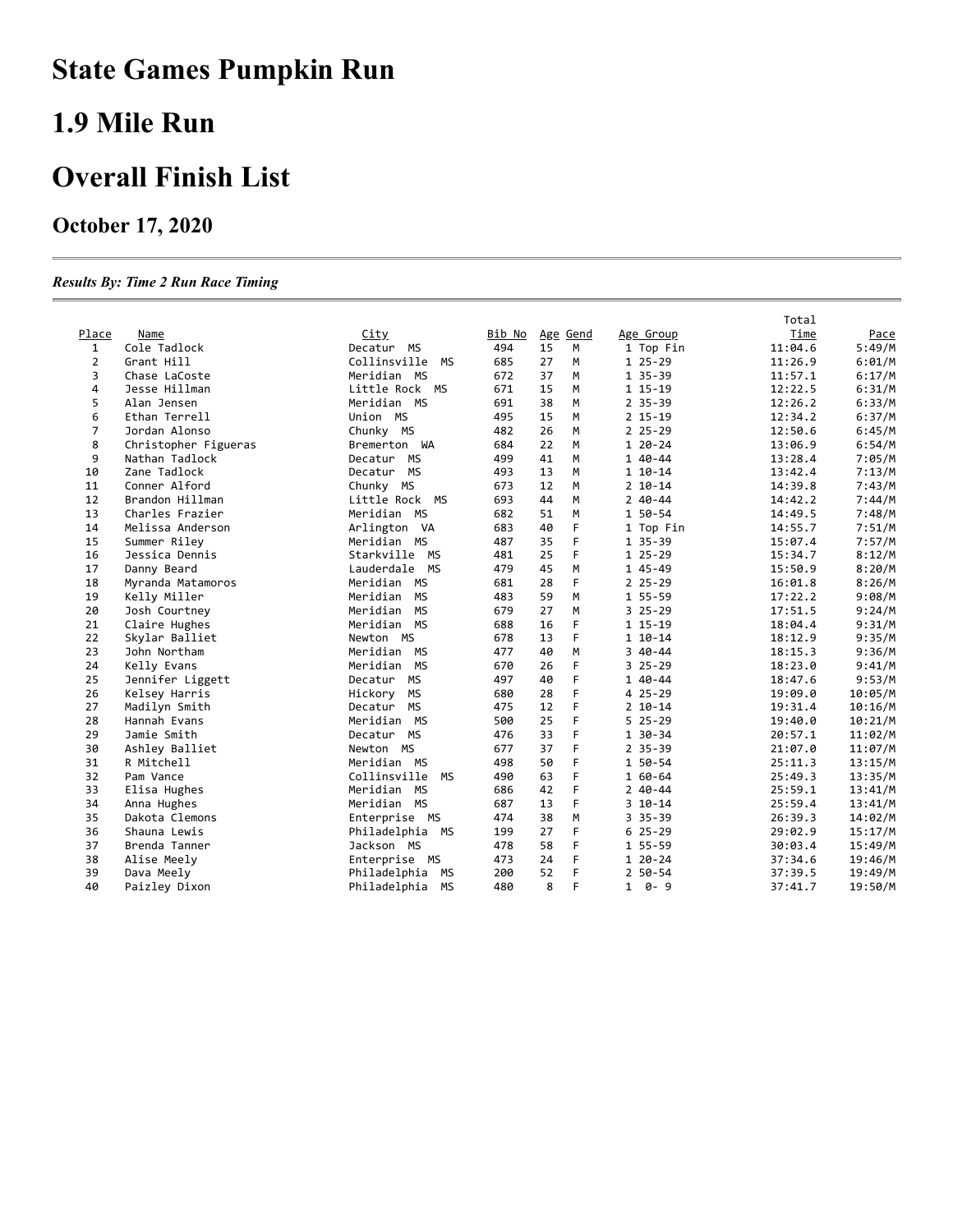# **State Games Pumpkin Run**

# **1.9 Mile Run**

# **Age Group Results**

### **October 17, 2020**

*Results By: Time 2 Run Race Timing*

#### **Male Overall Winners**

| Place<br>$\mathbf{1}$          | Name<br>Cole Tadlock                | <u>City</u><br>Decatur MS      | Bib No<br>494        | Age<br>15 | Overall<br>$\mathbf{1}$ | Total<br>Time<br>11:04.6 | Pace<br>5:49/M         |
|--------------------------------|-------------------------------------|--------------------------------|----------------------|-----------|-------------------------|--------------------------|------------------------|
|                                | <b>Female Overall Winners</b>       |                                |                      |           |                         |                          |                        |
|                                |                                     |                                |                      |           |                         |                          |                        |
| Place<br>1                     | Name<br>Melissa Anderson            | <u>City</u><br>Arlington VA    | Bib No<br>683        | Age<br>40 | Overall<br>14           | Total<br>Time<br>14:55.7 | <u>Pace</u><br>7:51/M  |
|                                | <b>Female 9 and Under</b>           |                                |                      |           |                         |                          |                        |
|                                |                                     |                                |                      |           |                         | Total                    |                        |
| Place<br>$\mathbf{1}$          | <b>Name</b><br>Paizley Dixon        | <u>City</u><br>Philadelphia MS | <u>Bib No</u><br>480 | Age<br>8  | Overall<br>40           | <u>Time</u><br>37:41.7   | <u>Pace</u><br>19:50/M |
| <b>Male 10 to 14</b>           |                                     |                                |                      |           |                         |                          |                        |
|                                |                                     |                                |                      |           |                         | Total                    |                        |
| Place                          | <b>Name</b>                         | City                           | <u>Bib No</u>        | Age       | Overall                 | <u>Time</u>              | <u>Pace</u>            |
| $\mathbf{1}$<br>$\overline{2}$ | Zane Tadlock<br>Conner Alford       | Decatur MS<br>Chunky MS        | 493<br>673           | 13<br>12  | 10<br>11                | 13:42.4<br>14:39.8       | 7:13/M<br>7:43/M       |
| Female 10 to 14                |                                     |                                |                      |           |                         |                          |                        |
|                                |                                     |                                |                      |           |                         |                          |                        |
| Place                          | Name                                | <u>City</u>                    | Bib No               | Age       | Overall                 | Total<br><u>Time</u>     | <u>Pace</u>            |
| $\mathbf{1}$<br>$\overline{2}$ | Skylar Balliet<br>Madilyn Smith     | Newton MS<br>Decatur MS        | 678<br>475           | 13<br>12  | 22<br>27                | 18:12.9<br>19:31.4       | 9:35/M<br>10:16/M      |
| 3                              | Anna Hughes                         | Meridian MS                    | 687                  | 13        | 34                      | 25:59.4                  | 13:41/M                |
| <b>Male 15 to 19</b>           |                                     |                                |                      |           |                         |                          |                        |
|                                |                                     |                                |                      |           |                         | Total                    |                        |
| Place<br>$\mathbf{1}$          | Name<br>Jesse Hillman               | <u>City</u><br>Little Rock MS  | <u>Bib No</u><br>671 | Age       | Overall<br>4            | <u>Time</u><br>12:22.5   | <u>Pace</u><br>6:31/M  |
| $\overline{2}$                 | Ethan Terrell                       | Union MS                       | 495                  | 15<br>15  | 6                       | 12:34.2                  | 6:37/M                 |
| Female 15 to 19                |                                     |                                |                      |           |                         |                          |                        |
|                                |                                     |                                |                      |           |                         | Total                    |                        |
| Place<br>1                     | <b>Name</b><br>Claire Hughes        | <u>City</u><br>Meridian MS     | <u>Bib No</u><br>688 | Age<br>16 | Overall<br>21           | <u>Time</u><br>18:04.4   | <u>Pace</u><br>9:31/M  |
| <b>Male 20 to 24</b>           |                                     |                                |                      |           |                         |                          |                        |
|                                |                                     |                                |                      |           |                         |                          |                        |
|                                |                                     |                                |                      |           |                         | Total                    |                        |
| Place<br>1                     | <b>Name</b><br>Christopher Figueras | <u>City</u><br>Bremerton<br>WА | <u>Bib No</u><br>684 | Age<br>22 | Overall<br>8            | <u>Time</u><br>13:06.9   | <u>Pace</u><br>6:54/M  |

#### **Female 20 to 24**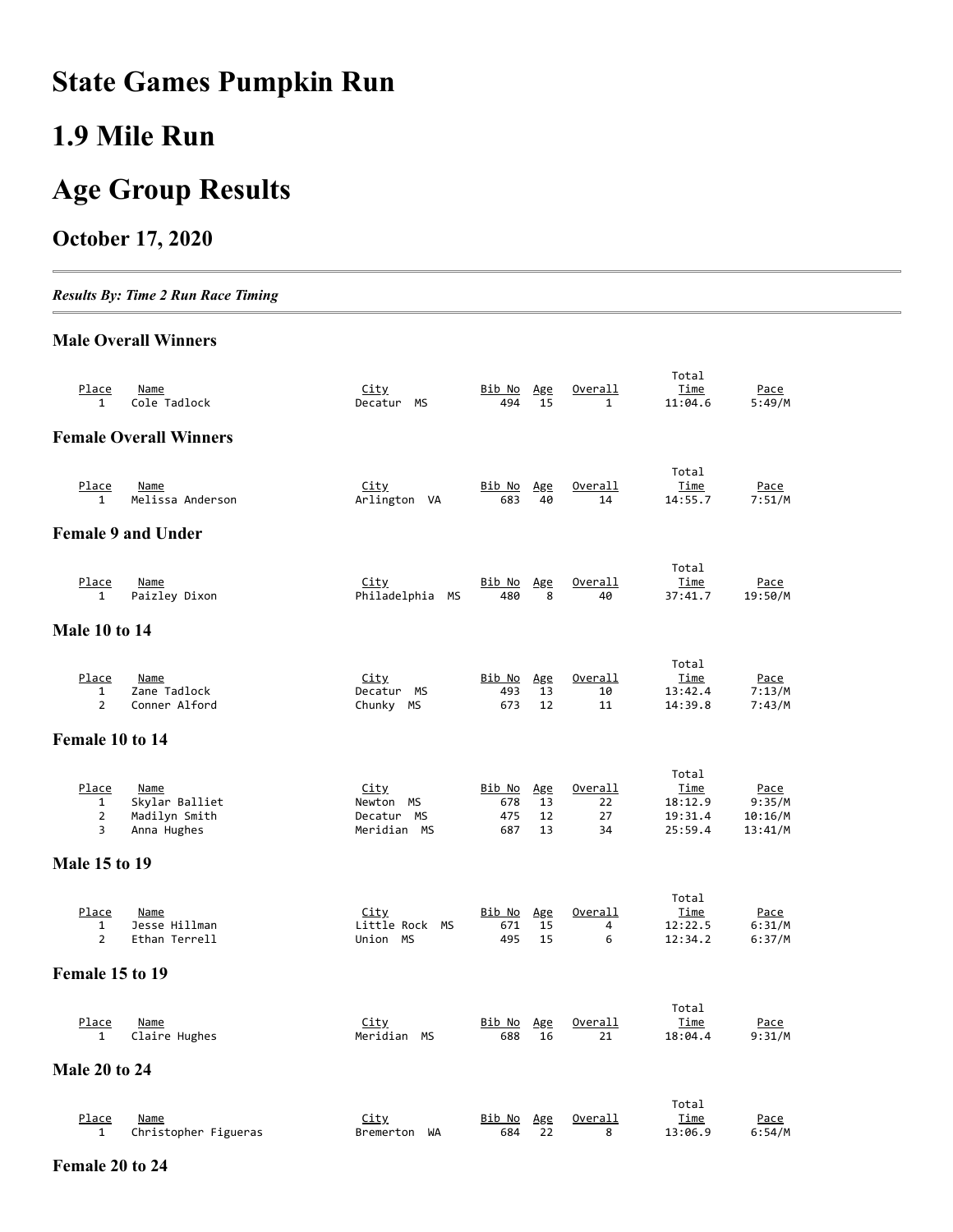| <u>Place</u><br>$\mathbf{1}$                   | <b>Name</b><br>Alise Meely                 | <u>City</u><br>Enterprise MS                | <u>Bib No</u><br>473 | Age<br>24       | <u>Overall</u><br>38                        | Total<br><u>Time</u><br>37:34.6            | Pace<br>19:46/M          |
|------------------------------------------------|--------------------------------------------|---------------------------------------------|----------------------|-----------------|---------------------------------------------|--------------------------------------------|--------------------------|
| <b>Male 25 to 29</b>                           |                                            |                                             |                      |                 |                                             |                                            |                          |
|                                                |                                            |                                             |                      |                 |                                             |                                            |                          |
| <u>Place</u><br>$\mathbf{1}$<br>$\overline{2}$ | <u>Name</u><br>Grant Hill<br>Jordan Alonso | <u>City</u><br>Collinsville MS<br>Chunky MS | Bib No<br>685<br>482 | Age<br>27<br>26 | Overall<br>$\overline{2}$<br>$\overline{7}$ | Total<br><u>Time</u><br>11:26.9<br>12:50.6 | Pace<br>6:01/M<br>6:45/M |
| 3                                              | Josh Courtney                              | Meridian MS                                 | 679                  | 27              | 20                                          | 17:51.5                                    | 9:24/M                   |
| Female 25 to 29                                |                                            |                                             |                      |                 |                                             |                                            |                          |
| Place                                          | Name                                       | <u>City</u>                                 | <u>Bib No</u>        | Age             | Overall                                     | Total<br><u>Time</u>                       | <u>Pace</u>              |
| $\mathbf{1}$                                   | Jessica Dennis                             | Starkville MS                               | 481                  | 25              | 16                                          | 15:34.7                                    | 8:12/M                   |
| $\overline{2}$                                 | Myranda Matamoros                          | Meridian MS                                 | 681                  | 28              | 18                                          | 16:01.8                                    | 8:26/M                   |
| 3                                              | Kelly Evans                                | Meridian MS                                 | 670                  | 26              | 24                                          | 18:23.0                                    | 9:41/M                   |
| 4<br>5                                         | Kelsey Harris<br>Hannah Evans              | Hickory MS<br>Meridian MS                   | 680<br>500           | 28<br>25        | 26<br>28                                    | 19:09.0<br>19:40.0                         | 10:05/M<br>10:21/M       |
| 6                                              | Shauna Lewis                               | Philadelphia<br>МS                          | 199                  | 27              | 36                                          | 29:02.9                                    | 15:17/M                  |
| Female 30 to 34                                |                                            |                                             |                      |                 |                                             |                                            |                          |
|                                                |                                            |                                             |                      |                 |                                             | Total                                      |                          |
| <u>Place</u><br>$\mathbf{1}$                   | Name<br>Jamie Smith                        | <u>City</u><br>Decatur<br>МS                | <u>Bib No</u><br>476 | Age<br>33       | <u>Overall</u><br>29                        | <u>Time</u><br>20:57.1                     | Pace<br>11:02/M          |
| <b>Male 35 to 39</b>                           |                                            |                                             |                      |                 |                                             |                                            |                          |
|                                                |                                            |                                             |                      |                 |                                             | Total                                      |                          |
| Place                                          | <b>Name</b>                                | <u>City</u>                                 | <u>Bib No</u>        | Age             | <u>Overall</u>                              | Time                                       | <u>Pace</u>              |
| $\mathbf{1}$<br>$\overline{2}$                 | Chase LaCoste<br>Alan Jensen               | Meridian<br>МS<br>Meridian MS               | 672<br>691           | 37<br>38        | 3<br>5                                      | 11:57.1<br>12:26.2                         | 6:17/M<br>6:33/M         |
| 3                                              | Dakota Clemons                             | Enterprise MS                               | 474                  | 38              | 35                                          | 26:39.3                                    | 14:02/M                  |
| Female 35 to 39                                |                                            |                                             |                      |                 |                                             |                                            |                          |
| Place                                          | <b>Name</b>                                | <u>City</u>                                 | <u>Bib No</u>        | Age             | Overall                                     | Total<br><u>Time</u>                       | <u>Pace</u>              |
| 1<br>$\overline{2}$                            | Summer Riley<br>Ashley Balliet             | Meridian MS<br>Newton MS                    | 487<br>677           | 35<br>37        | 15<br>30                                    | 15:07.4<br>21:07.0                         | 7:57/M<br>11:07/M        |
| <b>Male 40 to 44</b>                           |                                            |                                             |                      |                 |                                             |                                            |                          |
|                                                |                                            |                                             |                      |                 |                                             | Total                                      |                          |
| Place<br>1                                     | Name<br>Nathan Tadlock                     | <u>City</u><br>Decatur MS                   | <u>Bib No</u><br>499 | Age<br>41       | Overall<br>9                                | <u>Time</u><br>13:28.4                     | <u>Pace</u><br>7:05/M    |
| $\overline{2}$                                 | Brandon Hillman                            | Little Rock MS                              | 693                  | 44              | 12                                          | 14:42.2                                    | 7:44/M                   |
| 3                                              | John Northam                               | Meridian MS                                 | 477                  | 40              | 23                                          | 18:15.3                                    | 9:36/M                   |
| Female 40 to 44                                |                                            |                                             |                      |                 |                                             |                                            |                          |
| Place                                          | <b>Name</b>                                | <u>City</u>                                 | <u>Bib No</u>        | Age             | <u>Overall</u>                              | Total<br>Time                              | <u>Pace</u>              |
| 1                                              | Jennifer Liggett                           | Decatur MS                                  | 497                  | 40              | 25                                          | 18:47.6                                    | 9:53/M                   |
| $\overline{2}$                                 | Elisa Hughes                               | Meridian MS                                 | 686                  | 42              | 33                                          | 25:59.1                                    | 13:41/M                  |
| <b>Male 45 to 49</b>                           |                                            |                                             |                      |                 |                                             |                                            |                          |
| Place                                          | <b>Name</b>                                | <u>City</u>                                 | Bib No               | Age             | Overall                                     | Total<br><u>Time</u>                       | Pace                     |
| $\mathbf{1}$                                   | Danny Beard                                | Lauderdale MS                               | 479                  | 45              | 17                                          | 15:50.9                                    | 8:20/M                   |
| <b>Male 50 to 54</b>                           |                                            |                                             |                      |                 |                                             |                                            |                          |
| <u>Place</u>                                   | <b>Name</b>                                | City                                        | <u>Bib No</u>        | Age             | Overall                                     | Total<br>Time                              | <u>Pace</u>              |
| $\mathbf{1}$                                   | Charles Frazier                            | Meridian<br>MS                              | 682                  | 51              | 13                                          | 14:49.5                                    | 7:48/M                   |

### **Female 50 to 54**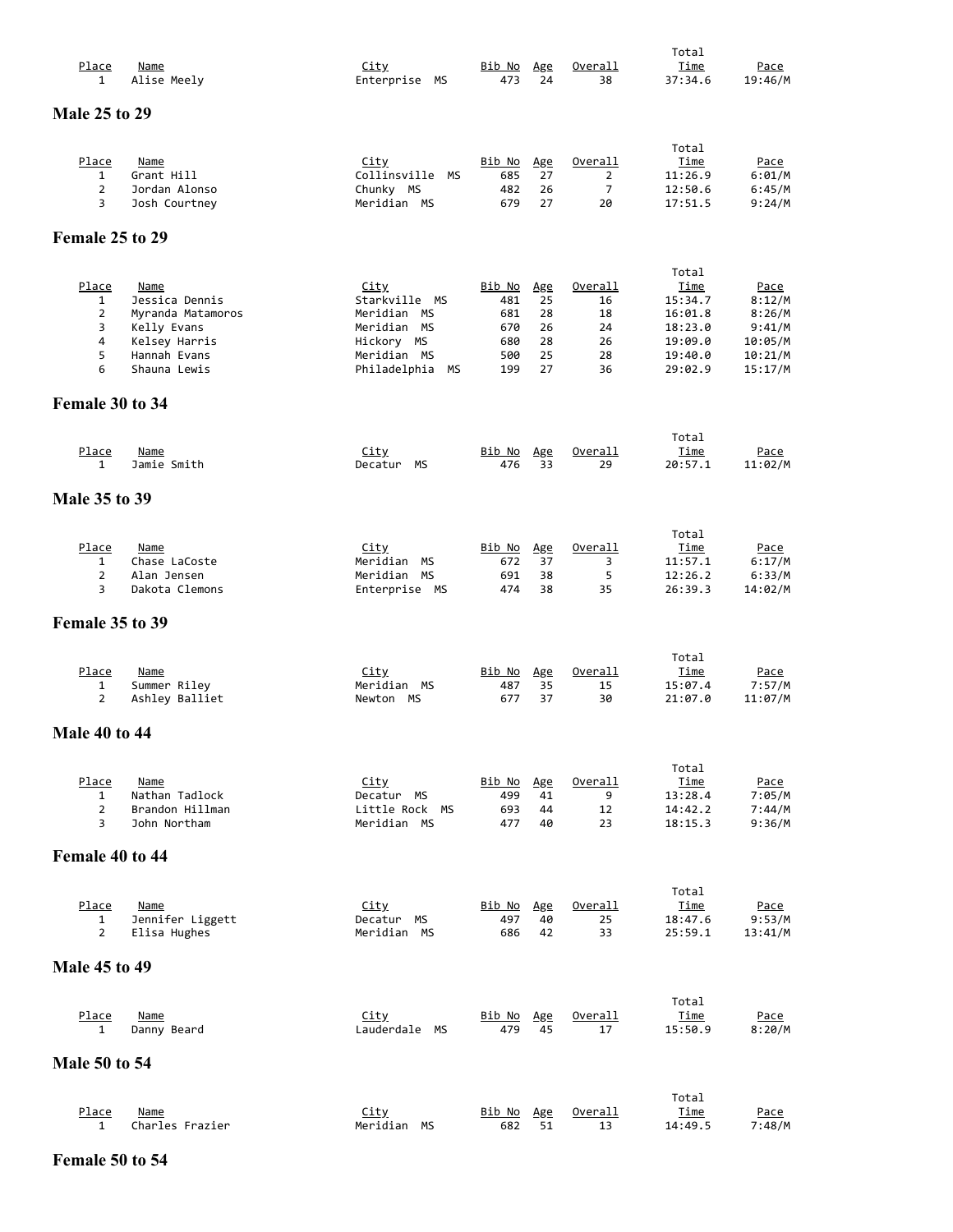|                 |               |                      |               |     |         | Total       |             |
|-----------------|---------------|----------------------|---------------|-----|---------|-------------|-------------|
| Place           | <u>Name</u>   | <u>City</u>          | <u>Bib No</u> | Age | Overall | Time        | <u>Pace</u> |
| 1               | R Mitchell    | Meridian<br>MS       | 498           | 50  | 31      | 25:11.3     | 13:15/M     |
| $\overline{2}$  | Dava Meely    | Philadelphia<br>MS   | 200           | 52  | 39      | 37:39.5     | 19:49/M     |
| Male 55 to 59   |               |                      |               |     |         |             |             |
|                 |               |                      |               |     |         | Total       |             |
| Place           | <u>Name</u>   | <u>City</u>          | <u>Bib No</u> | Age | Overall | <u>Time</u> | Pace        |
| 1               | Kelly Miller  | Meridian<br>MS       | 483           | 59  | 19      | 17:22.2     | 9:08/M      |
| Female 55 to 59 |               |                      |               |     |         |             |             |
|                 |               |                      |               |     |         | Total       |             |
| Place           | <b>Name</b>   | <u>City</u>          | Bib No        | Age | Overall | <b>Time</b> | <u>Pace</u> |
| 1               | Brenda Tanner | Jackson<br><b>MS</b> | 478           | 58  | 37      | 30:03.4     | 15:49/M     |
| Female 60 to 64 |               |                      |               |     |         |             |             |
|                 |               |                      |               |     |         | Total       |             |
| Place           | Name          | <u>City</u>          | <u>Bib No</u> | Age | Overall | <u>Time</u> | Pace        |
| 1               | Pam Vance     | Collinsville<br>МS   | 490           | 63  | 32      | 25:49.3     | 13:35/M     |